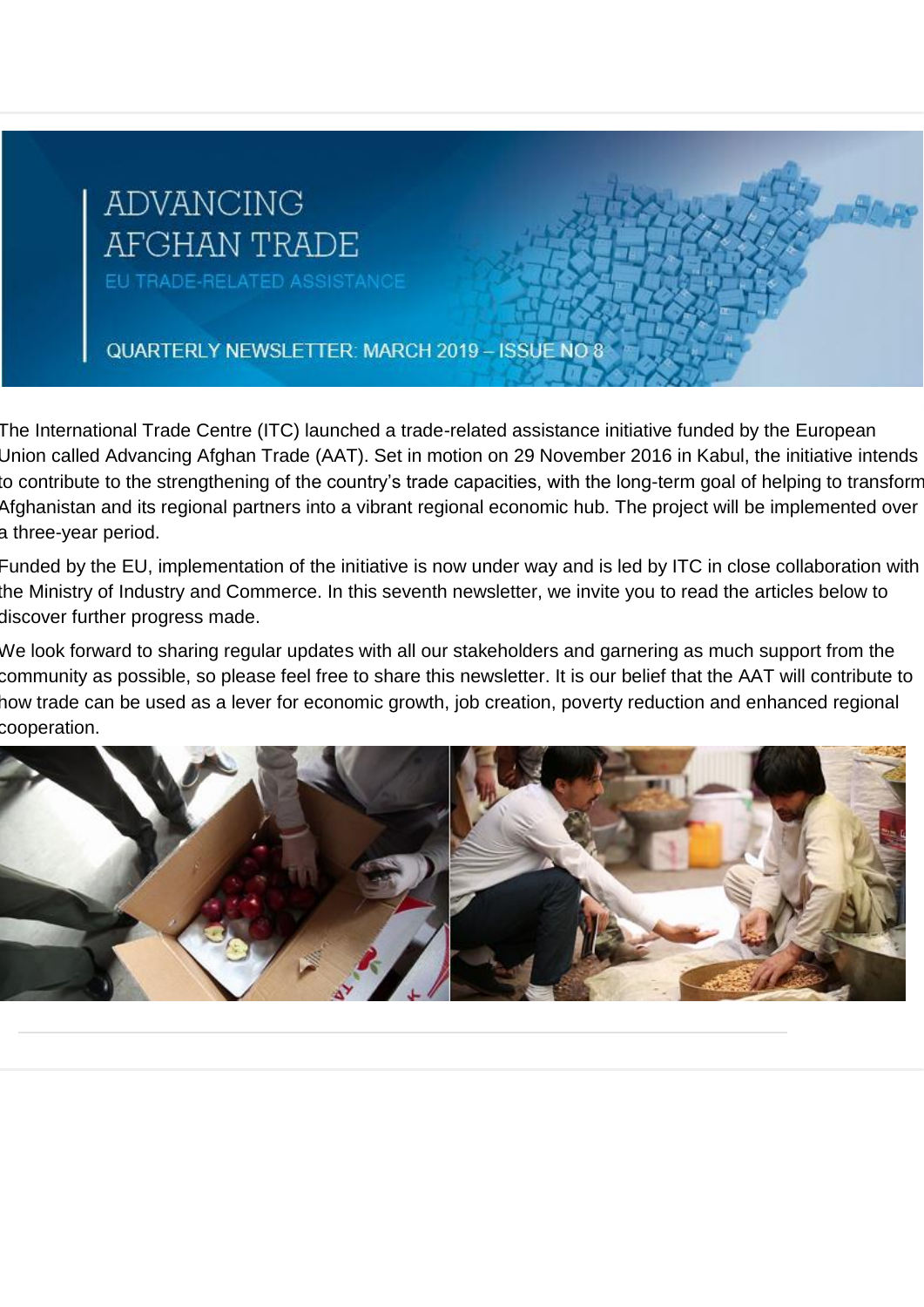

## AAT SUPPORTS PUSH FOR ENHANCED AFGHAN FOOD **SAFETY**

"Have you ever seen a grape this big?" Bharat Toshar from Euro Fruits asked his guests, rotating the engorged green grape for all to see…

[Read more >](http://eye.maillink.intracen.org/c?p=xBDQitDGM9Df0KXQqULQqtCgGFBo0JBA0LNoxBA50KMSO9C8HUBg0ILQ1jN2JAdfY9lSaHR0cDovL3d3dy5pbnRyYWNlbi5vcmcvdXBsb2FkZWRGaWxlcy9pbnRyYWNlbm9yZy9CbG9ncy9BQVQvRm9vZHNhZnRldHlhcnRpY2xlLnBkZrg1YTcwM2U0N2I4NWI1MzZhOWY0YmY2MDjEEG_3-tCPEgxN9NCRCdDE0JzQpUbQix65ZXllLm1haWxsaW5rLmludHJhY2VuLm9yZ8QU0NvQxtCD0KHQghrQsWVo93kM0NdoVmMZ0IkiXw)

#### TRADE POLICY KNOWLEDGE BUILT SUPPORTS AFGHAN WTO POST-ACCESSION

Trade officials and academics from Afghanistan have completed a training programme aimed at bolstering the country's capacity to formulate policy, carry out regulatory reforms…

[Read more >](http://eye.maillink.intracen.org/c?p=xBDQitDGM9Df0KXQqULQqtCgGFBo0JBA0LNoxBDQ0dDE0KNS7ltGIdC-P0TQxew00L3n2W5odHRwOi8vd3d3LmludHJhY2VuLm9yZy9uZXdzL1R3by15ZWFyLXRyYWluaW5nLXByb2dyYW1tZS1mb3ItQWZnaGFuLXRyYWRlLXBvbGljeW1ha2Vycy1jb25jbHVkZXMtaW4tTmV3LURlbGhpL7g1YTcwM2U0N2I4NWI1MzZhOWY0YmY2MDjEEG_3-tCPEgxN9NCRCdDE0JzQpUbQix65ZXllLm1haWxsaW5rLmludHJhY2VuLm9yZ8QU0NvQxtCD0KHQghrQsWVo93kM0NdoVmMZ0IkiXw)



# NES IMPLEMENTATION: INCREASING WOMEN IN TRADE

There is a need to further support trade promotion activities of women-focused business associations. There are still a very limited number of Afghan associations …

[Read more](http://eye.maillink.intracen.org/c?p=xBDQitDGM9Df0KXQqULQqtCgGFBo0JBA0LNoxBDQjtDE0NlR-ftL0MbQsu1GQQRTK-7ZSGh0dHA6Ly93d3cuaW50cmFjZW4ub3JnL3VwbG9hZGVkRmlsZXMvaW50cmFjZW5vcmcvQmxvZ3MvQUFUL05FU1RyYWRlLnBkZrg1YTcwM2U0N2I4NWI1MzZhOWY0YmY2MDjEEG_3-tCPEgxN9NCRCdDE0JzQpUbQix65ZXllLm1haWxsaW5rLmludHJhY2VuLm9yZ8QU0NvQxtCD0KHQghrQsWVo93kM0NdoVmMZ0IkiXw)



#### IMPROVING SME COMPLIANCE WITH EXPORT REQUIREMENTS

The objective is to provide on-the-job coaching services to SMEs to improve their export management practices...

[Read more >](http://eye.maillink.intracen.org/c?p=xBDQitDGM9Df0KXQqULQqtCgGFBo0JBA0LNoxBDQ0zzQqGdoJUQ50LNhChPh0LL-YNlHaHR0cDovL3d3dy5pbnRyYWNlbi5vcmcvdXBsb2FkZWRGaWxlcy9pbnRyYWNlbm9yZy9CbG9ncy9BQVQvU01FU0FydC5wZGa4NWE3MDNlNDdiODViNTM2YTlmNGJmNjA4xBBv9_rQjxIMTfTQkQnQxNCc0KVG0IseuWV5ZS5tYWlsbGluay5pbnRyYWNlbi5vcmfEFNDb0MbQg9Ch0IIa0LFlaPd5DNDXaFZjGdCJIl8)